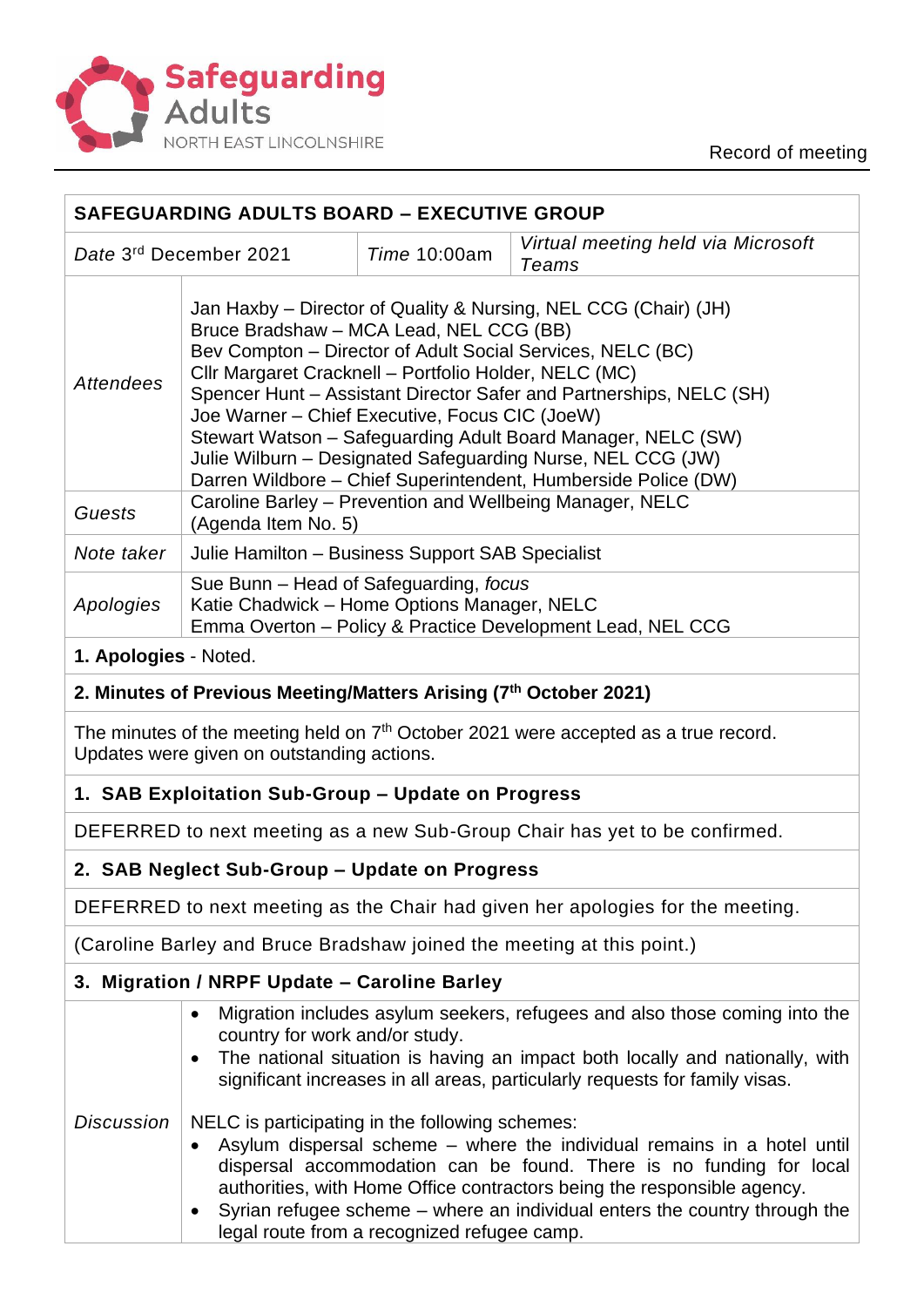| Unaccompanied asylum seeking children scheme<br>$\bullet$                                                                                                                                                                                                                                                                                                                                                                                                              |
|------------------------------------------------------------------------------------------------------------------------------------------------------------------------------------------------------------------------------------------------------------------------------------------------------------------------------------------------------------------------------------------------------------------------------------------------------------------------|
| Clandestines – usually via human traffickers. Statutory obligations exist for<br>$\bullet$<br>clandestines, including housing and health provision.                                                                                                                                                                                                                                                                                                                    |
| • Afghan resettlement scheme - for those who worked with the British Armed<br>Forces, etc.                                                                                                                                                                                                                                                                                                                                                                             |
| • NRM process – an individual's status determines whether they have access<br>to public funds. If asylum is refused, the individual has no recourse; however,<br>social care and children's services continue to have statutory duties to provide<br>accommodation, particularly for families with children.<br>• Hong Kong scheme – an individual can apply for a visa, self-funded, but if this<br>fails the local authority has a duty of care to provide for them. |
| Governance arrangements:<br>There are both strategic and operational groups within NEL.<br>• Stewart Watson represents the SAB on the Migration Group.<br>The situation is being monitored constantly.                                                                                                                                                                                                                                                                 |
| The Chair thanked Caroline for her update.                                                                                                                                                                                                                                                                                                                                                                                                                             |
|                                                                                                                                                                                                                                                                                                                                                                                                                                                                        |

| <b>Actions Agreed</b>                                                                                                                                     | Lead                   | Deadline                  |
|-----------------------------------------------------------------------------------------------------------------------------------------------------------|------------------------|---------------------------|
| 5.1 Regular updates on Migration to be presented<br>to future meetings of the SAB to provide assurance<br>that infrastructure and resources are in place. | Caroline Barley        | 8 December<br>2022        |
| 5.2 Any issues/concerns/risks to be reported to the<br>SAB.                                                                                               | <b>Stewart Watson</b>  | <b>Future</b><br>meetings |
| 5.3 The Migration Group to become a Sub-Group of<br>the SAB.                                                                                              | <b>Stewart Watson</b>  |                           |
| 5.4 A simple dashboard to be developed to illustrate<br>the situation with regard to migration, both<br>regionally and locally.                           | <b>Caroline Barley</b> | 8 December<br>2022        |
| 5.5 The SAB to challenge the Home Office if a<br>significant number of difficulties arise in NEL.                                                         | <b>ALL</b>             |                           |
|                                                                                                                                                           |                        |                           |

(Caroline Barley left the meeting at this point.)

**6. Liberty Protection Safeguards/DoLS – Bruce Bradshaw** – Quarter 2 2021/22 DoLS statistics circulated with Agenda

DoLS statistics for Quarter 2 2021/22 were discussed in detail and it was noted that there has been a difference in the split between health and social care, and also a slight increase in authorisation requests, probably due to Covid-19 and a lack of placements. The waiting list is not worsening at present.

*Discussion* There continues to be a good uptake of training, probably due to the availability of online training in bite-sized chunks. The training group at *focus* is particularly dynamic, producing excellent training opportunities e.g. sound bites, with the MCA mini-series and the MCA/Safeguarding newsletters being widely circulated.

> Work is currently ongoing with North Lincs to source assessors, particularly in light of the new LPS changes. Recruitment of an individual has taken place to help with this.

With regard to LPS, the Code of Practice and Regulations are still awaited and the delay has impacted on the consultation period and/or the implementation date of "no earlier than 01.04.2022", which may possibly be deferred, particularly in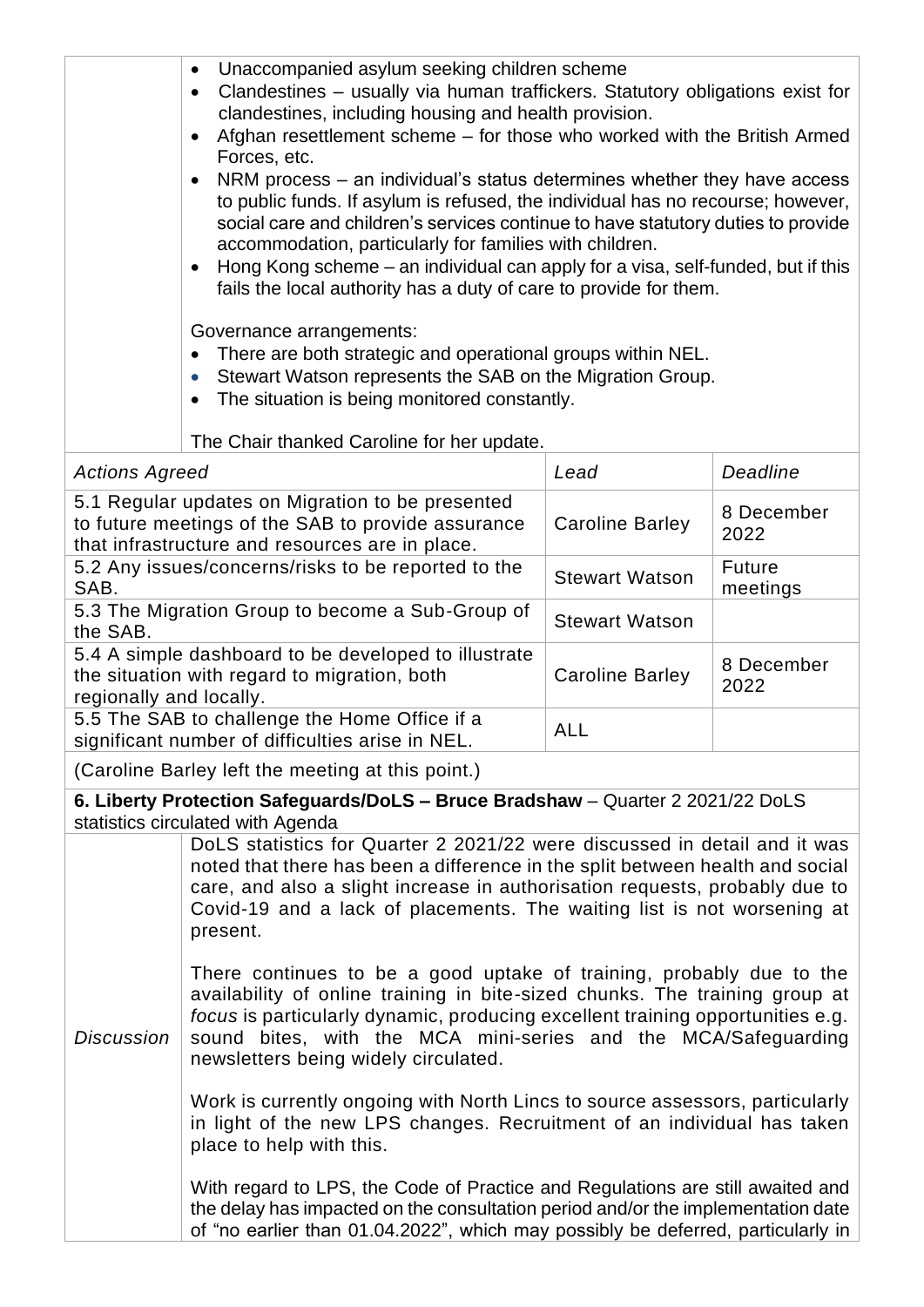|                                                                                                                                       | light of the Covid-19/Omicron variant situation. Following Brexit, a review of the<br>Human Rights Act is being called for in Parliament, which may also have an<br>impact.                                         |                       |                     |  |  |
|---------------------------------------------------------------------------------------------------------------------------------------|---------------------------------------------------------------------------------------------------------------------------------------------------------------------------------------------------------------------|-----------------------|---------------------|--|--|
|                                                                                                                                       | Professional staff, social care workers and emergency service workers need to<br>be aware of an individual's rights in respect of DoLS. Those most at risk are<br>probably those being cared for by family members. |                       |                     |  |  |
|                                                                                                                                       | Lead<br>Deadline<br><b>Actions Agreed</b>                                                                                                                                                                           |                       |                     |  |  |
| 6.1 A briefing on the triggers/vulnerabilities, an<br>understanding of DoLS, etc., to be presented to the<br>next meeting of the SAB. |                                                                                                                                                                                                                     | <b>Bruce Bradshaw</b> | 10 February<br>2022 |  |  |
|                                                                                                                                       | 7. Forward Plan 2022 - Stewart Watson – circulated with Agenda                                                                                                                                                      |                       |                     |  |  |
| <b>Discussion</b>                                                                                                                     | The Forward Plan for 2022 was presented for approval.                                                                                                                                                               |                       |                     |  |  |
| <b>Actions Agreed</b>                                                                                                                 |                                                                                                                                                                                                                     | Lead                  | Deadline            |  |  |
| 7.1 The Forward Plan for 2022 to be agreed.<br><b>ALL</b>                                                                             |                                                                                                                                                                                                                     |                       |                     |  |  |
|                                                                                                                                       | 8. Budget Report - Stewart Watson - circulated with Agenda                                                                                                                                                          |                       |                     |  |  |
| <b>Discussion</b>                                                                                                                     | The Budget Report was presented for information.                                                                                                                                                                    |                       |                     |  |  |
|                                                                                                                                       | It was noted that funding will continue directly to the SAB.                                                                                                                                                        |                       |                     |  |  |
|                                                                                                                                       | 9. Risk Register - Stewart Watson - circulated with Agenda                                                                                                                                                          |                       |                     |  |  |
| <b>Discussion</b>                                                                                                                     | The Risk Register was presented for information.                                                                                                                                                                    |                       |                     |  |  |
| Deadline<br><b>Actions Agreed</b><br>Lead                                                                                             |                                                                                                                                                                                                                     |                       |                     |  |  |
| 9.1 The Exploitation Sub-Group management plan<br>to be presented to the next meeting of the SAB.                                     |                                                                                                                                                                                                                     | Darren Wildbore       | 10 February<br>2022 |  |  |
|                                                                                                                                       | 10. Performance Report (Trends) - Joe Warner - circulated with Agenda                                                                                                                                               |                       |                     |  |  |
| <b>Discussion</b>                                                                                                                     | The Performance Report was presented for information.                                                                                                                                                               |                       |                     |  |  |
|                                                                                                                                       | 11. SAR Update and sign off - Julie Wilburn - circulated with Agenda                                                                                                                                                |                       |                     |  |  |
|                                                                                                                                       | There has not been a meeting of the SAR Group since the last SAB, with the<br>next meeting scheduled for 11.01.2022; therefore, the positions remain the<br>same, as follows:                                       |                       |                     |  |  |
|                                                                                                                                       | <b>SAR 04-18 AD</b> – The completed report has been received and shared with the<br>SAB Executive. The action plan from this review is being compiled by the SAR<br>Panel.                                          |                       |                     |  |  |
| <b>Discussion</b>                                                                                                                     | <b>SAR 03-20 AC</b> - A table-top review has taken place and the findings were<br>presented to the SAR Panel. An action plan and 7-minute briefing is being<br>drafted.                                             |                       |                     |  |  |
|                                                                                                                                       | <b>SAR 01-21 AA</b> $-$ A table-top review has taken place and the findings were<br>presented to the SAR Panel. An action plan and 7-minute briefing is being<br>drafted.                                           |                       |                     |  |  |
|                                                                                                                                       | AGREED that the positions be noted.                                                                                                                                                                                 |                       |                     |  |  |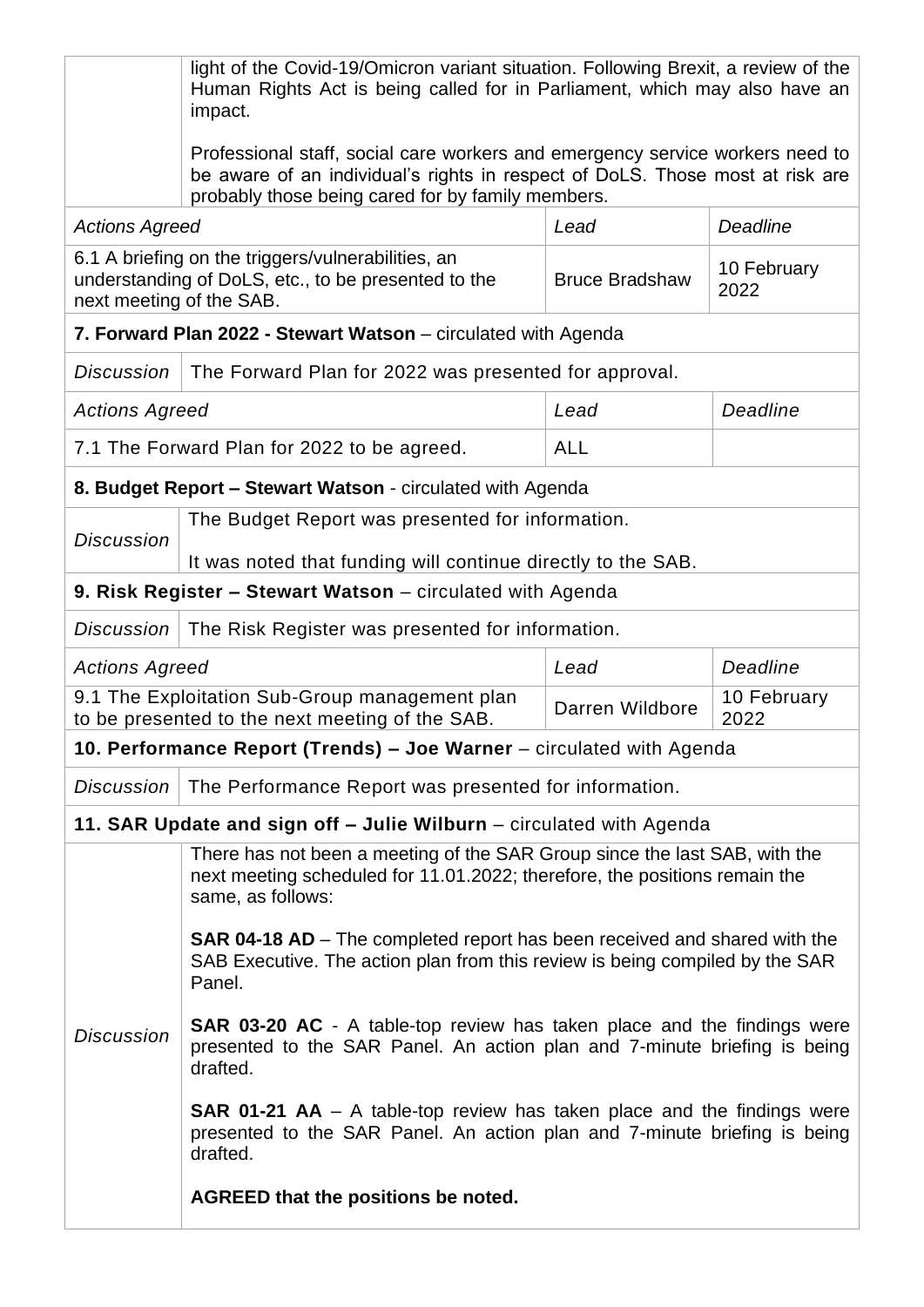|                                                                                                                                                                                                                                                                                                                                                                                                                                                                                                                                                                                                                                                                                                                                                                                                                                                                                                                                                                      | It was noted that similar learning outcomes/trends are coming out of the SARs,<br>also DHRs, of which there are five currently across the Humber region; similarly<br>for the SCP which recently deferred a learning event. Such common themes e.g.<br>domestic abuse and neglect, will also be priorities for the new Integrated Care<br>Partnership (ICP). |            |                                                                                              |                                 |                           |
|----------------------------------------------------------------------------------------------------------------------------------------------------------------------------------------------------------------------------------------------------------------------------------------------------------------------------------------------------------------------------------------------------------------------------------------------------------------------------------------------------------------------------------------------------------------------------------------------------------------------------------------------------------------------------------------------------------------------------------------------------------------------------------------------------------------------------------------------------------------------------------------------------------------------------------------------------------------------|--------------------------------------------------------------------------------------------------------------------------------------------------------------------------------------------------------------------------------------------------------------------------------------------------------------------------------------------------------------|------------|----------------------------------------------------------------------------------------------|---------------------------------|---------------------------|
| <b>Actions Agreed</b>                                                                                                                                                                                                                                                                                                                                                                                                                                                                                                                                                                                                                                                                                                                                                                                                                                                                                                                                                |                                                                                                                                                                                                                                                                                                                                                              |            | Lead                                                                                         |                                 | Deadline                  |
| 11.1 The dissemination of learning from the SARs<br>to be discussed, including the possibility of a half-<br>day conference for NEL in 2022.                                                                                                                                                                                                                                                                                                                                                                                                                                                                                                                                                                                                                                                                                                                                                                                                                         |                                                                                                                                                                                                                                                                                                                                                              |            | Jan Haxby/<br>Bev Compton/<br><b>Stewart Watson/</b><br>Darren<br>Wildbore/<br>Joanne Hewson |                                 |                           |
| 12. Risk Register and Management – Working Group Proposal for approval – Spencer<br><b>Hunt</b>                                                                                                                                                                                                                                                                                                                                                                                                                                                                                                                                                                                                                                                                                                                                                                                                                                                                      |                                                                                                                                                                                                                                                                                                                                                              |            |                                                                                              |                                 |                           |
| <b>Discussion</b>                                                                                                                                                                                                                                                                                                                                                                                                                                                                                                                                                                                                                                                                                                                                                                                                                                                                                                                                                    | It was proposed that a strategic risk management group be established to<br>look at common themes and triggers. A specific theme will be discussed at<br>each meeting. The group will meet quarterly, in between the SAB meetings.                                                                                                                           |            |                                                                                              |                                 |                           |
| <b>Actions Agreed</b>                                                                                                                                                                                                                                                                                                                                                                                                                                                                                                                                                                                                                                                                                                                                                                                                                                                                                                                                                |                                                                                                                                                                                                                                                                                                                                                              |            | Lead                                                                                         |                                 | Deadline                  |
| 12.1 A strategic risk management group to be<br>established, meeting quarterly.                                                                                                                                                                                                                                                                                                                                                                                                                                                                                                                                                                                                                                                                                                                                                                                                                                                                                      |                                                                                                                                                                                                                                                                                                                                                              |            | Spencer Hunt/<br><b>Stewart Watson</b>                                                       |                                 |                           |
| 12.2 An update on progress to be given to the next<br>meeting of the SAB.                                                                                                                                                                                                                                                                                                                                                                                                                                                                                                                                                                                                                                                                                                                                                                                                                                                                                            |                                                                                                                                                                                                                                                                                                                                                              |            | Spencer Hunt/<br><b>Stewart Watson</b>                                                       |                                 | 10 February<br>2022       |
| 12.3 The group to report risks to the SAB on a<br>regular basis.                                                                                                                                                                                                                                                                                                                                                                                                                                                                                                                                                                                                                                                                                                                                                                                                                                                                                                     |                                                                                                                                                                                                                                                                                                                                                              |            | Spencer Hunt/<br><b>Stewart Watson</b>                                                       |                                 | <b>Future</b><br>meetings |
|                                                                                                                                                                                                                                                                                                                                                                                                                                                                                                                                                                                                                                                                                                                                                                                                                                                                                                                                                                      | 13. SAB Annual Report 2020/21                                                                                                                                                                                                                                                                                                                                |            |                                                                                              |                                 |                           |
| <b>Discussion</b>                                                                                                                                                                                                                                                                                                                                                                                                                                                                                                                                                                                                                                                                                                                                                                                                                                                                                                                                                    | The draft SAB Annual Report for 2020/21 was presented for approval.                                                                                                                                                                                                                                                                                          |            |                                                                                              |                                 |                           |
| <b>Actions Agreed</b>                                                                                                                                                                                                                                                                                                                                                                                                                                                                                                                                                                                                                                                                                                                                                                                                                                                                                                                                                |                                                                                                                                                                                                                                                                                                                                                              |            | Deadline<br>Lead                                                                             |                                 |                           |
| 13.1 Comments on the draft SAB Annual Report<br>for 2020/21 to be submitted within 14 days.                                                                                                                                                                                                                                                                                                                                                                                                                                                                                                                                                                                                                                                                                                                                                                                                                                                                          |                                                                                                                                                                                                                                                                                                                                                              | <b>ALL</b> |                                                                                              | Comments by<br>17 December 2021 |                           |
|                                                                                                                                                                                                                                                                                                                                                                                                                                                                                                                                                                                                                                                                                                                                                                                                                                                                                                                                                                      | 14. Development of the Integrated Care System and Partnerships - Jan Haxby                                                                                                                                                                                                                                                                                   |            |                                                                                              |                                 |                           |
| A presentation was given on the development of the Integrated Care System<br>and Partnership (ICS / ICP), with the main points as follows:<br>The Humber and Yorkshire ICP will cover NEL, North Lincs, East Riding,<br>Hull, North Yorkshire and York, replacing the CCGs after 31.03.2022.<br>An ICB (Board) is being established for each region.<br>$\bullet$<br>An Integrated Care Strategy will be developed for the whole population<br>within each region.<br><b>Discussion</b><br>The ICP will receive funding for all NHS services which will be distributed<br>$\bullet$<br>by the ICP.<br>Statutory functions will include safeguarding and children's services.<br>$\bullet$<br>Membership will include a CEO + one LA rep + one provider rep + one<br>one GP rep + other executives.<br>Place Based Partnerships (non-statutory) will be established for all<br>$\bullet$<br>partners. The PBP will feed into the existing Health and Wellbeing Board. |                                                                                                                                                                                                                                                                                                                                                              |            |                                                                                              |                                 |                           |